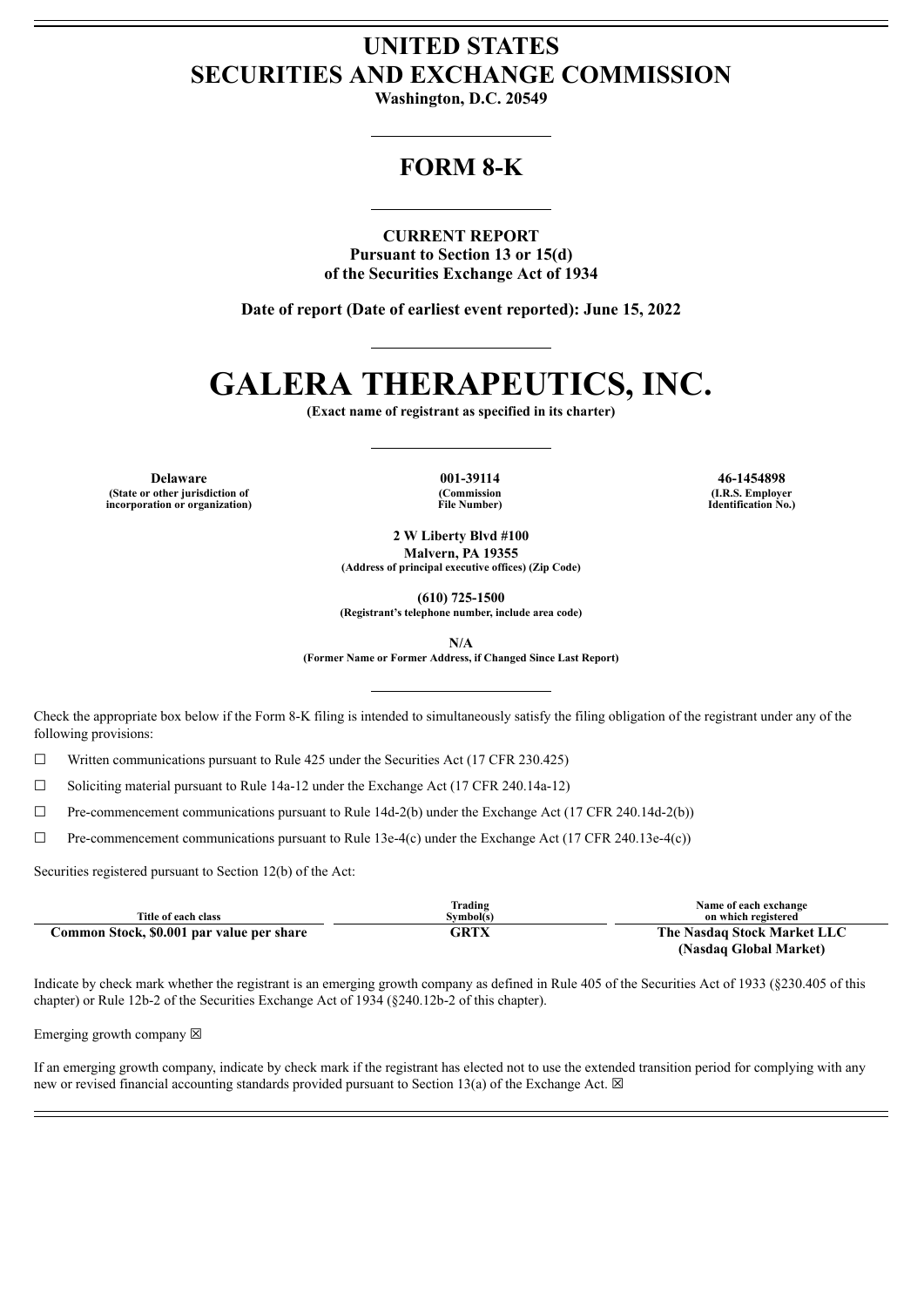#### **Item 5.07. Submission of Matters to a Vote of Security Holders.**

On June 15, 2022, Galera Therapeutics, Inc. (the "Company") held its Annual Meeting of Stockholders. A total of 17,223,141 shares of common stock were present online or represented by proxy at the meeting, representing approximately 64.21 percent of the Company's outstanding common stock as of the April 22, 2022 record date. The following are the voting results for the proposals considered and voted upon at the meeting, all of which were described in the Company's definitive proxy statement filed with the Securities and Exchange Commission on April 28, 2022.

Item 1 — Election of two Class III Directors to serve until the 2025 Annual Meeting of Stockholders, and until their respective successors have been duly elected and qualified.

| <b>NOMINEE</b>                 | <b>Votes FOR</b> | Votes WITHHELD | <b>Broker Non-Votes</b> |
|--------------------------------|------------------|----------------|-------------------------|
| Emmett Cunningham, M.D., Ph.D. | 10.555.231       | 940.717        | 5.727.193               |
| J. Mel Sorensen, M.D.          | 10.744.609       | 751.339        | 5.727.193               |

Item 2 — Ratification of the appointment of KPMG LLP as the Company's independent registered public accounting firm for the year ending December 31, 2022.

| <b>Votes FOR</b> | <b>Votes AGAINST</b> | <b>Votes ABSTAINED</b> | <b>Broker Non-Votes</b> |
|------------------|----------------------|------------------------|-------------------------|
| 17, 167, 149     | 46,053               | 9.939                  |                         |

Based on the foregoing votes, Emmett Cunningham, M.D., Ph.D. and J. Mel Sorensen, M.D. were elected as Class III Directors and Item 2 was approved.